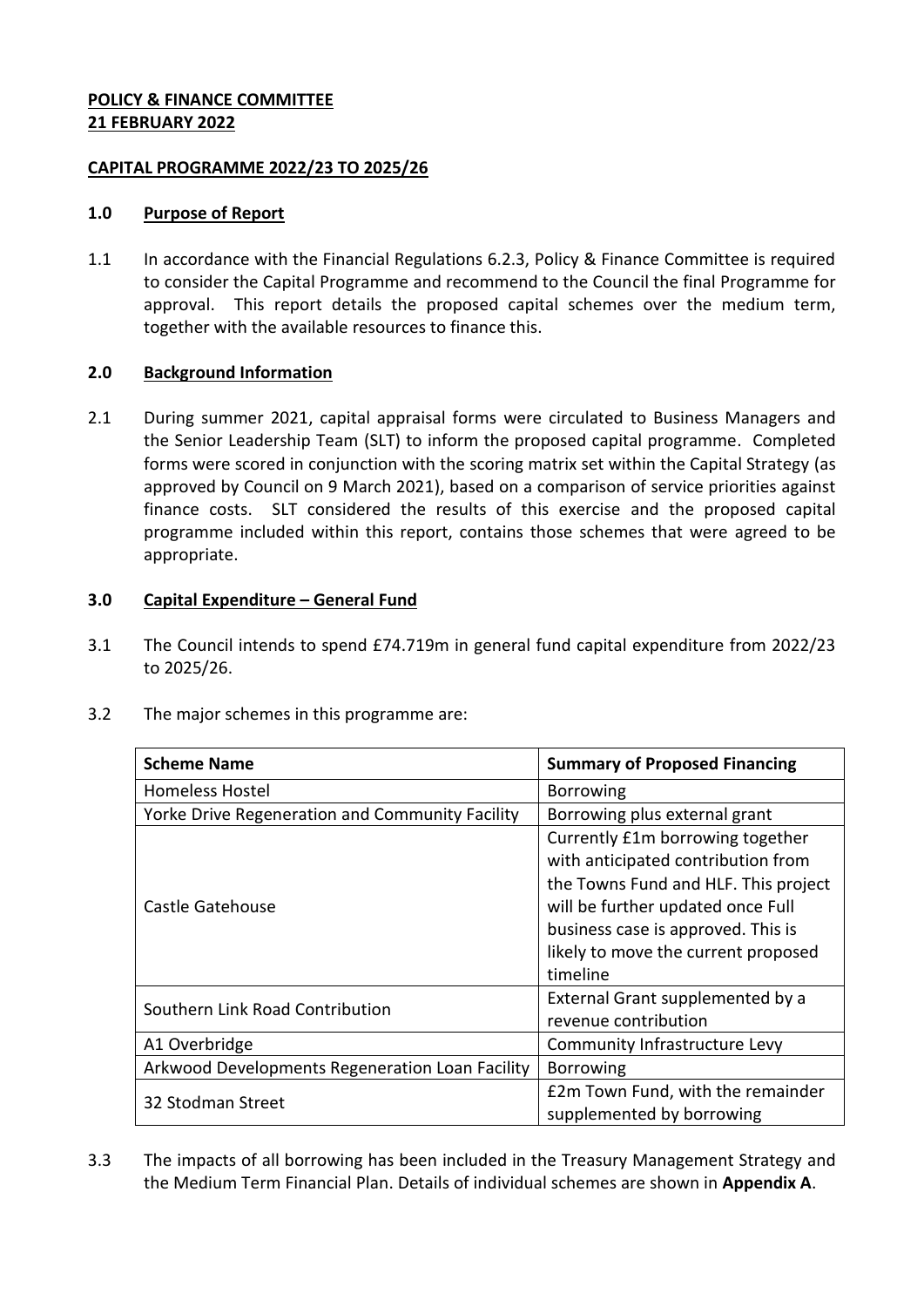## **4.0 Capital Expenditure – Housing Revenue Account (HRA)**

- 4.1 The Council intends to spend £54.326m from the HRA from 2022/23 to 2025/26. This is made up of £28.220m on existing property investment and £26.106m on additional Affordable Housing.
- 4.2 The Housing, Health and Wellbeing directorate will review and update the property investment programme against the records kept for all properties to ensure budget levels are sufficient for works coming up in the medium term.
- 4.3 Major schemes included in the HRA are:
	- Yorke Drive Estate Regeneration
	- Phases 4 and 5 of the Council House Development Programme
- 4.4 Details of individual schemes are shown in **Appendix B**.

#### **5.0 Resources Available**

- 5.1 External Grants and Contributions can provide additional resources to the Capital Programme. Grant funding is subject to a detailed bidding process. Officers continue to liaise with external parties to secure the maximum available inward investment in order to contribute towards delivery of the capital programme.
- 5.2 The most significant grants currently forecast over the medium term are from the Towns Fund (currently awaiting DLHUC approval), the Better Care Fund (BCF) for Disabled Facilities Grants (DFG's). In addition to this, grants held from previous years for specific purposes are due to be utilised. For example, the Local Enterprise Partnership (LEP) Grant received during 2016/17 in relation to the Southern Link Road, which is forecast to be utilised over the next two financial years.

|                                                          | General<br><b>Fund</b> | <b>HRA</b> | $1 - 4 - 1$ | <b>Total</b> |
|----------------------------------------------------------|------------------------|------------|-------------|--------------|
|                                                          | f'm                    | f'm        | f'm         | f'm          |
| Balance @ 1 Apr 2022                                     | 0.501                  | 1.027      | 0           | 1.528        |
| Estimated<br>Receipts<br>$2022/23 - 2025/26$             | 5.550                  | 4.530      | 3.162       | 13.242       |
| Approved for<br>Financing<br>$2022/23 - 2025/26$         | 4.897                  | 4.607      | 0.791       | 10.295       |
| <b>Unallocated</b><br>Capital<br><b>Receipts Balance</b> | 1.154                  | 0.950      | 2.371       | 4.475        |

5.3 Capital Receipts

5.4 The general fund capital estimated receipts of £5.550m are made up of the sale of Bowbridge Road Land to Arkwood Developments Ltd (£2.350m) and other estimated sales of GF land. The residual unallocated balance is not expected to be utilised for financing capital, over the four year capital programme period, due to the expected timing of the receipt other anticipated sales over the proposed capital programme period.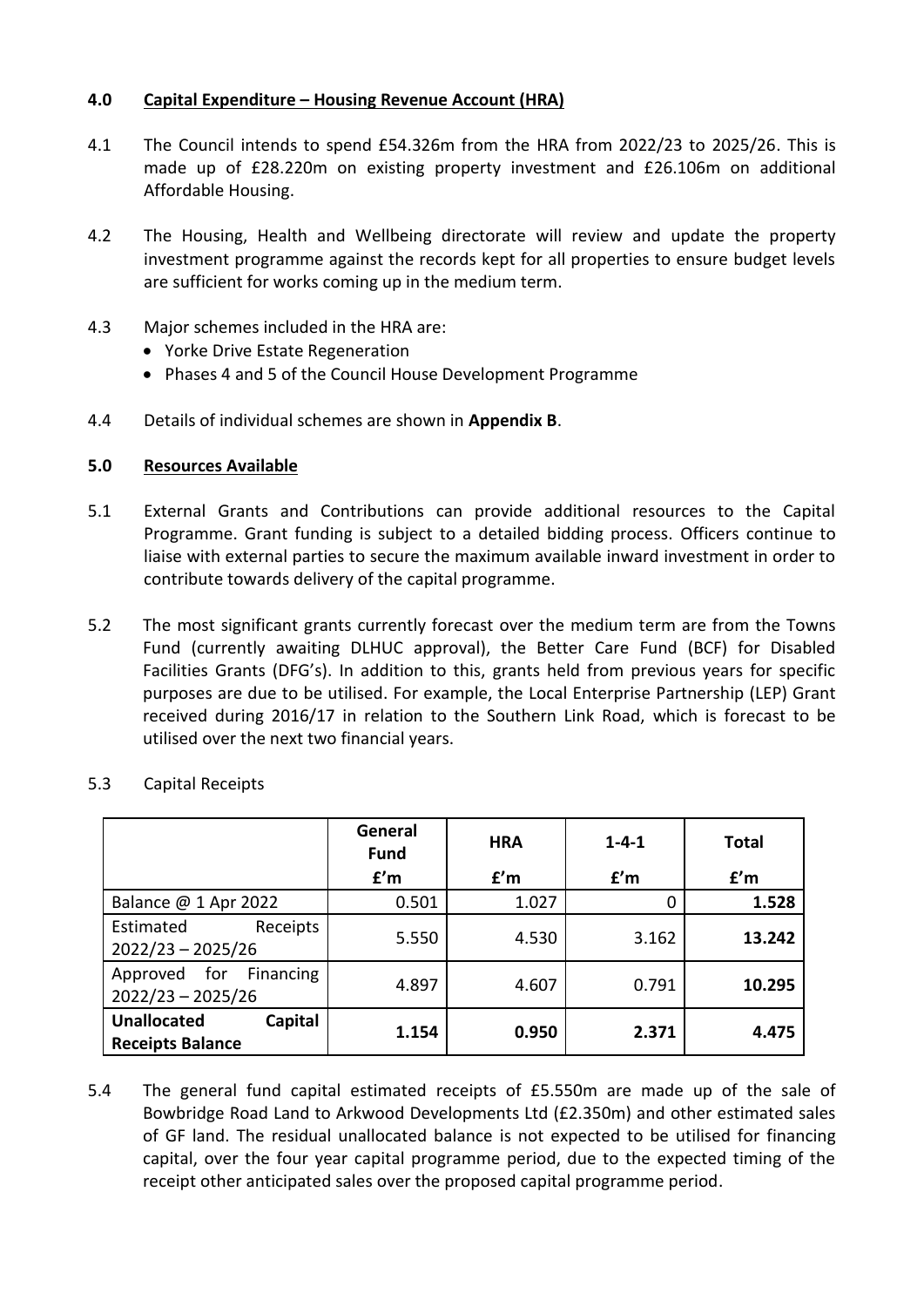- 5.5 The HRA capital receipts and 1-4-1 figures above relate to forecast Right to Buy (RTB) sales. The 1-4-1's are restricted for replacement homes and must be used as follows:
	- Amount to no more than 40% of the total scheme cost
	- Spent within 5 years of receipt, or returned to Government with interest

Officers continue to monitor the deadlines closely and maximising use where practicable within the new build programme in order to avoid having to pay the remaining balances to Government with interest.

5.6 Where appropriate, the use of finite capital resources is prioritised. Borrowing is utilised for assets with longer asset lives, where the impact of interest and Minimum Revenue Provision (MRP) can be spread over the useful economic life of the asset, whilst minimising the impact on the General Fund. Leasing is also tightly controlled within the revenue budgets for the same reason, and is rarely used as the interest rates remain low, therefore borrowing is currently a more attractive means of financing capital expenditure.

#### **6.0 Financing**

6.1 Subject to the approval of the proposals outlined in section 3.0 and 4.0 above, the current plan for financing the capital programme is shown below.

| <b>General Fund Financing</b>           | $22 - 23$  | $23 - 24$  | 24-25     | $25 - 26$ |
|-----------------------------------------|------------|------------|-----------|-----------|
| Net Internal and External Borrowing     | 21,569,123 | 1,063,000  |           |           |
| <b>EU &amp; Gov't Grants</b>            | 23,699,779 | 10,860,000 | 860,000   | 860,000   |
| <b>RCCO</b>                             | 3,670,000  |            | 750,000   |           |
| <b>Contributions from Third Parties</b> |            |            | 225,000   | 0.        |
| Community Infrastructure Levy           | 5,540,000  |            |           |           |
| <b>Capital Receipts</b>                 | 2,635,000  | 365,000    | 346,000   | 1,497,885 |
| Capital Reserve                         | 488,863    | 188,287    | 50,400    | 50,400    |
| <b>Total Financing - GF</b>             | 57,602,765 | 12,476,287 | 2,231,400 | 2,408,285 |

#### **General Fund Capital Programme Financing Summary**

#### **Approval Summary**

| <b>Approved Full Council</b>      | 23,643,575   | 2,413,287  | 1,256,400 | N/A            |
|-----------------------------------|--------------|------------|-----------|----------------|
| Movements in Year approved at P&F | 35,299,987   | 10,050,000 |           | N/A            |
| <b>Approved to date</b>           | 58,943,562   | 12,463,287 | 1,256,400 | N/A            |
| To be approved:                   |              |            |           |                |
| Inflation on Vehicle Purchases    | 70,203       | 13,000     | 0         | 1,277,285      |
| Additions - Capital bids 22-23    | 89,000       | 0          | 0         | $1,131,000$ ** |
| Reductions - Capital bids 22-23   | $-525,000$   |            |           |                |
| Reprofile - SLC                   | -975,000     | 0          | 975,000   |                |
| <b>Total Approvals</b>            | $-1,340,797$ | 13,000     | 975,000   | 2,408,285      |
| <b>Total revised programme</b>    | 57,602,765   | 12,476,287 | 2,231,400 | 2,408,285      |

\*£1,277,285 is the new vehicles programme in its entirety - not just inflation

\*\* Rolling programme, BCF, ICT